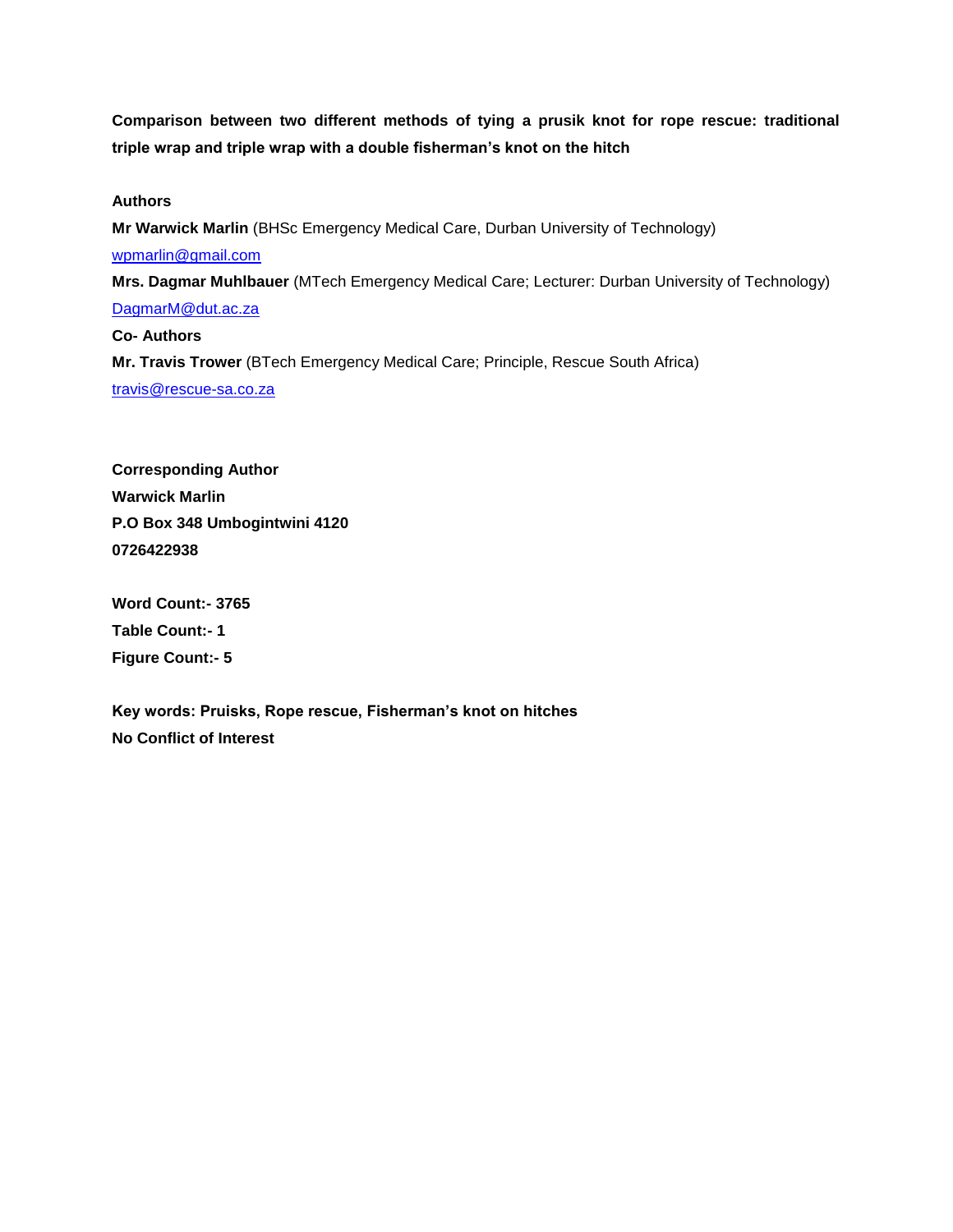### **Background**

Working in the Emergency Medical Services (EMS) within the pre-hospital setting, one may have to perform a rescue to save a patient's life. There are various different types of rescues that can be performed; they range from rope rescue, aviation rescue, aquatic rescue, fire search and rescue as well as urban search and rescue (USAR). Emergency care providers who engage in these rescue activities are required to be proficient and safe in a number of rescue related skills. The emergency care providers also need to be familiar with the different types of equipment available for use during the various types of rescue activities. During a rope rescue, there are many different skills inclusive of knots specialized pieces of equipment which the emergency care provider needs to be familiar with. The prusik knot being one of the most commonly utilized knots in rope rescue.

There is a paucity of literature on the tying of the triple wrap with a double fisherman's knot on the hitch prusik. In comparison, a fair amount of literature is available on the traditional triple wrap prusik knot which supports its use in the rope rescue environment. The prusik knot has many different uses within the rope rescue environment, which includes being used as a rope-grabbing device, belay device and to ascend a rope. By comparing the traditional triple wrap prusik knot on which there is literature to support its use in the rope rescue environment to that of the double fishermans knot on the hitches, the aim of this study was then to determine whether this method of tying a prusik knot was safe to use in rope rescue.

# **Research Design**

A quantitative experimental research design was utilized. This was the perfect design for the comparison of the breaking strength, slippages and deformities of the two different prusik knots, as we were looking at numbers to compare the breaking strength and slippage of the two different prusik knots. The quantitative design was appropriate due to the fact that quantitative research is investigatory research which can be used to improve knowledge. $2$ 

#### **Population and Sample**

Determining the size of the study group was very important for the validity of the research**.** The minimum requirement was 15; however, it was determined that this number did not detect the differences adequately and it had a poor statistical level.

To ensure sufficient power to detect an effective size of 0.5, a power analysis for ANOVA was performed with IBM SPSS Version 23. One-way ANOVA was calculated to have a power of 0.95 in detecting an effect size of 0.5. Sample sizes of 30 of the two different prusik knots were then pulled to ensure statistical significance

### **Data Collection Procedure:**

The 7.5mm accessory cord and the 11mm static rope were procured. Both the accessory cord and the static rope were then cut into the correct lengths of 1.5 meters each. Following which the accessory cord was used to make prusik loops and they were tied using the double fisherman's knot. The static line had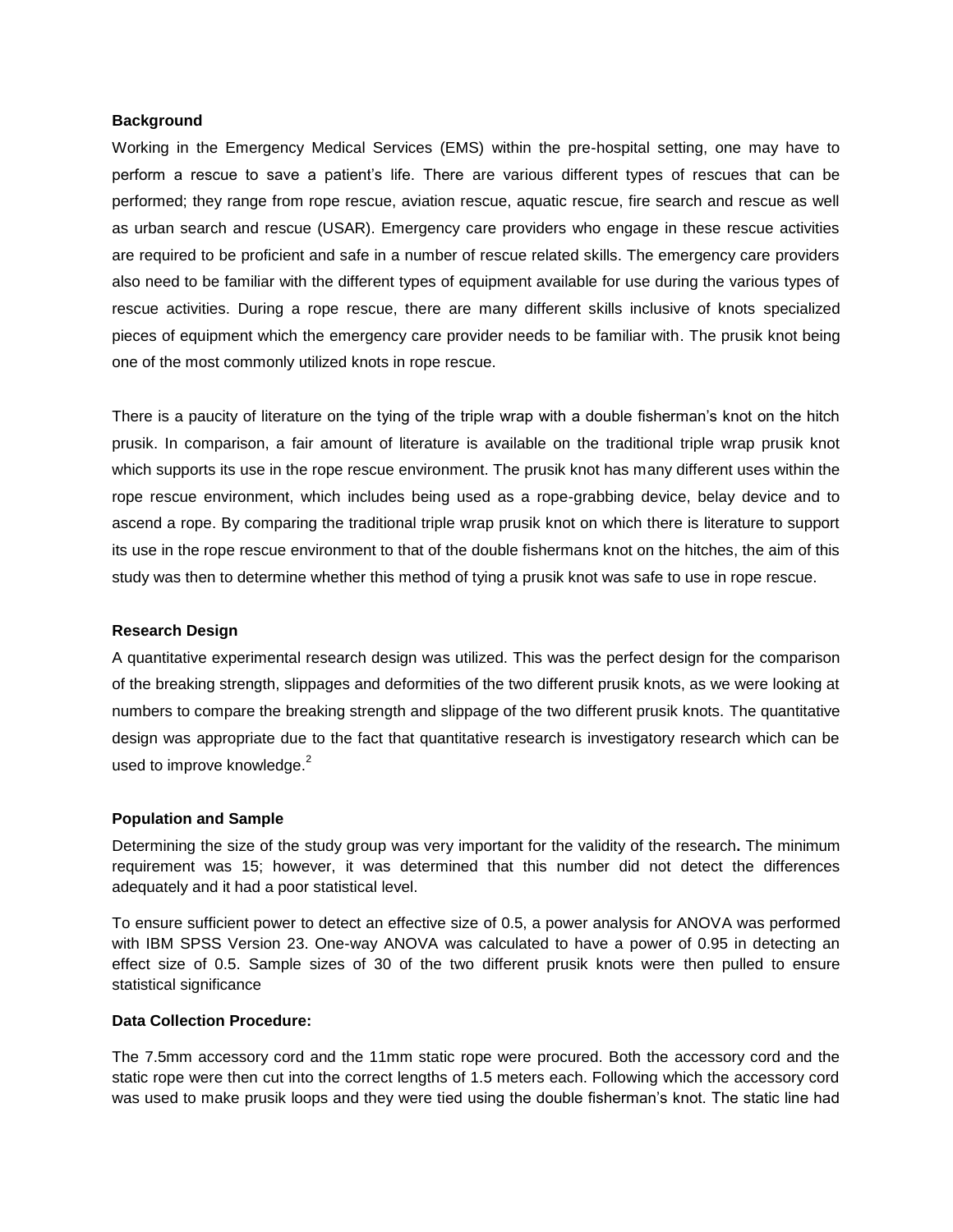a figure of 8 on a bite tied on one end. We then tied the two different types of prusik knots (traditional and double fisherman's knot on the hitch) onto the static line. For each pull, a new piece of

### static line was utilized.

The pulling of the knots was done by an electronic winch which had a capacity of 6804kg, which was securely bolted down and was powered by a deep cell battery. An electronic winch was used to ensure a more constant pull. The CAS CL-2001 A/B load cell calibrated to 2000kg was connected to the winching system via a prusik, which in turn was attached to the static line. The prusik was tensioned around the static line and the start position was then marked. The prusik was then pulled until the knot broke.

Data of the breakage was recorded by using the load cell to see how many kg/kN the rope broke at and where the prusik knot broke. Slippage was measured in centimeters using a tape measure. Slippage was measured from the starting point from when the prusik knot was under tension at which point it was marked, to where the prusik was on the static line when the knot broke.

The data was collected and captured on a data collection template. The data captured on the template was comprised of the breaking strength (kg/kN), where the knot broke and the slippage in (cm). Data was also collected through a computer program which was designed to collect the data directly from the load cell.

### **Validity and reliability**

To ensure reliability and repeatability only newly procured 11mm static line and 7.5mm accessory cord were utilized. A calibrated CAS CL-2001 A/B load cell and proof of its calibration was used to ensure validity of the research. This was monitored visually and via video camera as well as by the program that was designed to electronically capture the data from the load cell.

# **Results**

#### **Breakage**

#### **Breakage in Kg**

The traditional prusik after 30 pulls had a maximum breakage of 1272kg, minimum of 967kg and a range of 305kg, with a mean breakage of 1132.43kg. In comparison the prusik with the double fisherman's knot on the wraps after 30 pulls had a maximum breakage of 1272kg, minimum of 892kg and a range of 382kg, with a mean of 1145.07Kg.

### **Breakage in kN**

The traditional prusik after 30 pulls had a maximum breakage of 12.47kN, minimum of 9.48kN and a range of 2.99kN, with a mean breakage of 11.08kN. In comparison the prusik with the double fisherman's knot on the wraps after 30 pulls had a maximum breakage of 12.22kN, minimum of 8.70kN and a range of 3.52kN, with a mean of 11.22kN.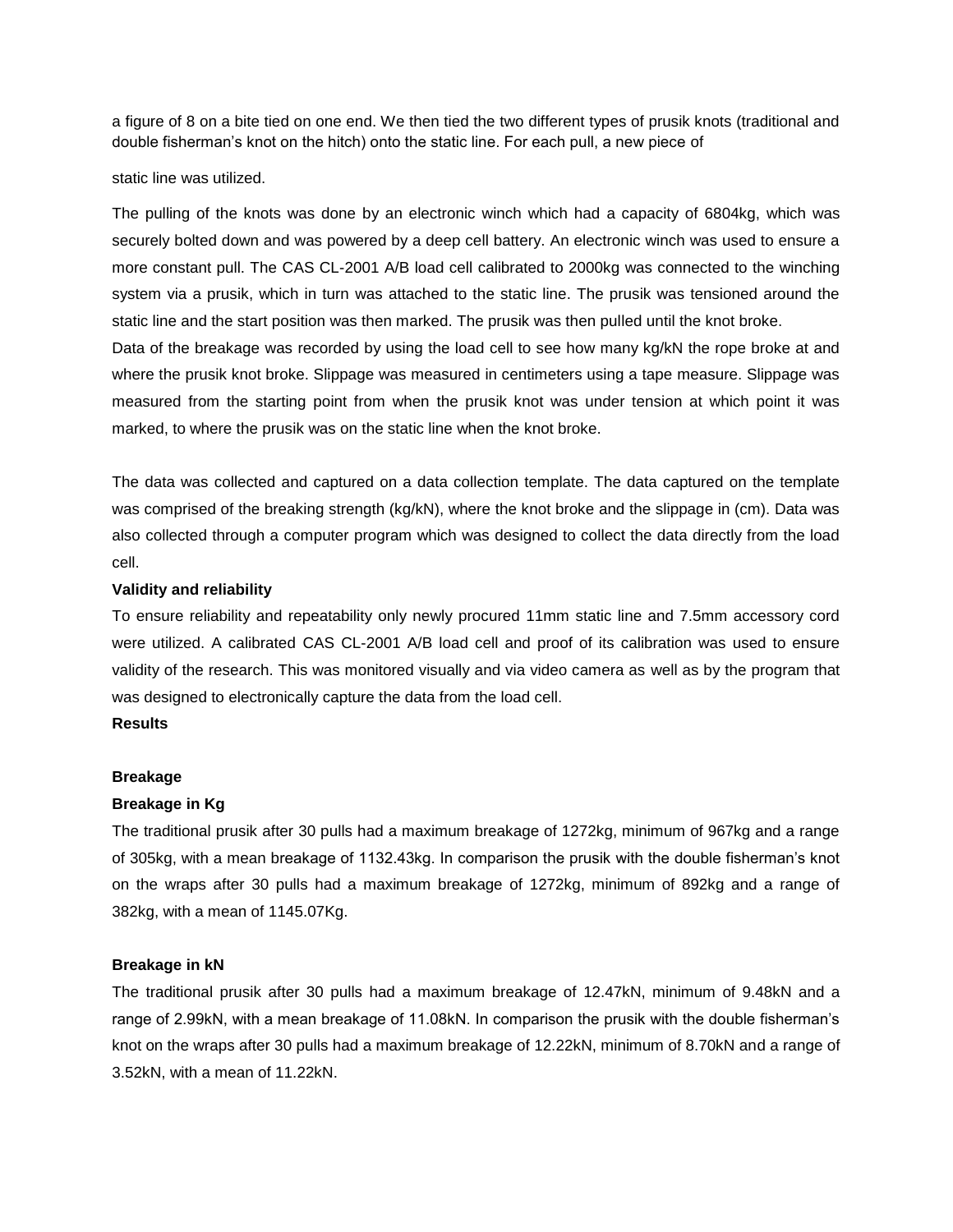### **Where the knot broke**

Out of a total of 30 pulls the traditional prusik broke 29 times at the base of the wraps (96.7%) and the prusik snapped completely off the static line once (3.3%). In comparison the prusik with the double fisherman's knot on the wraps, broke at the wraps under the double fisherman's knot 26 times (86.9%) and the prusik snapped completely off the static line four times (13.3%).

# **Slippage**

## **Slippage in Cm**

The traditional prusik had a maximum slippage of 18cm, minimum of 1cm, a range of 17cm, with a mean slippage of 5.47cm. The prusik with the double fisherman's knot on the hitches had a maximum slippage of 30cm, minimum of 8cm, and a range of 22cm, with a mean slippage of 18.60cm.

# **First point of slippage KG**

The first point of slippage of the traditional prusik was at a maximum of 1190kg, minimum of 564kg, range of 626 kg with a mean slippage of 873kg compared to the prusik with the double fisherman's knot on the hitches, which had a maximum of 925kg, minimum of 506kg, and range of 419kg with a mean of 671kg.

| <b>Prusik</b>             | Breakage (kg) | Breakage(kN) | Slippage (cm) | Slippage (kg) |
|---------------------------|---------------|--------------|---------------|---------------|
| <b>Traditional prusik</b> | 1132.43       | 11.08        | 5.46          | 872.9         |
| Prusik<br>with<br>double  | 1145.06       | 11.22        | 18.60         | 671.88        |
| fishermans<br>the<br>on   |               |              |               |               |
| hitches                   |               |              |               |               |

**Table 1: Shows the average results of the research conducted, looking at Breakage and slippage.**

### **Discussion**

A total of 60 prusiks knots were pulled during this research study as part of the data collection process; 30 traditional prusik knots and 30 prusik knots with the double fisherman's knot on the hitches. The discussion will look at the breakage in kg/kN, where the prusik knot broke, slippage distance in centimetres and at what weight did the prusik knot start to slip in relation to the literature presented.

# **Breakage**

# **Breakage in Kg**

The traditional prusik after 30 pulls had a maximum breakage of 1272kg, minimum of 967kg and a range of 305kg, with a mean breakage of 1132.43kg. The prusik with the double fisherman's knot on the wraps after 30 pulls had a maximum breakage of 1272kg, minimum of 892kg and a range of 382kg, with a mean of 1145.07Kg. This shows that even though the design of how to tie the knot was changed, the breakage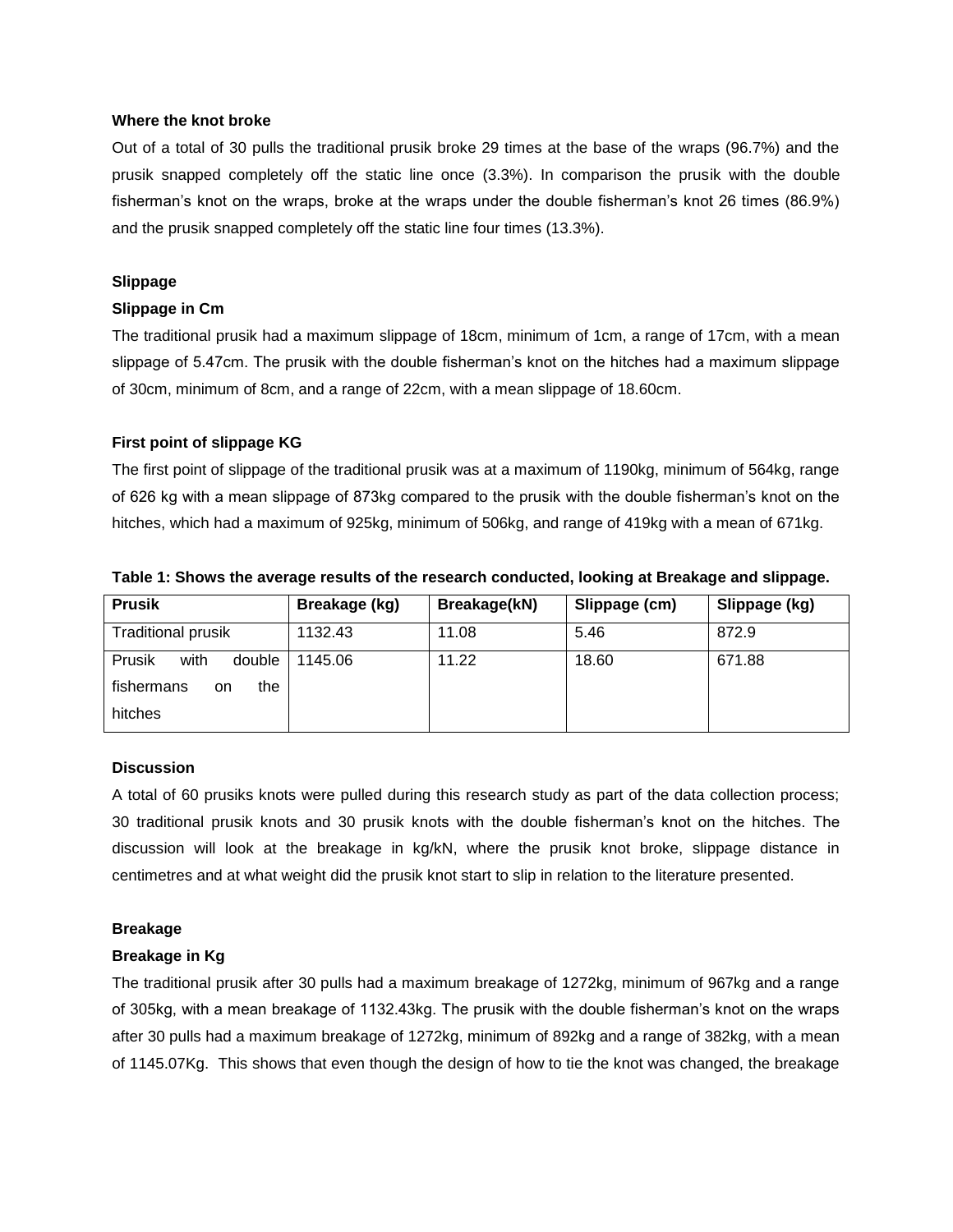of the knot remained similar in strength with the prusik of the double fisherman's knot on the hitches. The average was 12.64kg stronger than the traditional prusik.

## **Breakage in kN**

The traditional prusik after 30 pulls had a maximum breakage of 12.47kN, minimum of 9.48kN and a range of 2.99kN, with a mean breakage of 11.08kN. In comparison the prusik with the double fisherman's knot on the hitches after 30 pulls had a maximum breakage of 12.22kN, minimum of 8.70kN and a range of 3.52kN, with a mean breakage of 11.22kN. The average breaking strength of the traditional prusik from this study was lower than that which was found by Evans who made use of a 7mm accessory cord and a 11mm static line. The average breaking strength in the study conducted by Evans was 12,36kN.<sup>4</sup>

By comparing the breakage in the traditional prusik and the prusik with the double fisherman's knot on the hitches in this study, both the knots broke at a similar point with regards to kg and kN as seen in Table 1. This demonstrates that the prusik with the double fishermans knot breaks at a similar weight to the traditional prusik. This means that the way the knot is tied has not impeded the integrity of the prusik and the breakage depends on the accessory cord strength as they all broke around the same mean average.

### **Where the prusik knot broke**

The integrity of a rope system depends on different factors that effects the rope, whether it be rescue devices, bends in the rope or a knot. If a rope has a bend, be it from a knot, pulley or any other rescue device it may become a concern to the emergency care provider as such bends (kinks) may cause an unequal stress to the rope. Such stresses include tensile stress on the exterior of the rope and compressive stress on the interior of the rope. A knot which contains bends will also cause stress to the rope.<sup>5</sup>

This is important due to the fact that in this specific study, 96.7% of the traditional prusik knots snapped at the base of the wraps (Figure 4), which is consistent with the research done by Evans who found that 96% of the failures of the traditional prusik occurred nearest to the load by the wraps under the bridge.<sup>4</sup>

In contrast, 86.9% of the prusik with double fisherman's knot on the wrap snapped at the wraps under the knot (figure 5). Thus this shows that the rope was weakened due to the bends made by the wraps. This reiterates to us how the bends in a rope can weaken the knot. In the traditional prusik knot, 3.3% and 13.3% of the prusiks with the double fisherman's knot on the hitches snapped completely off the static line.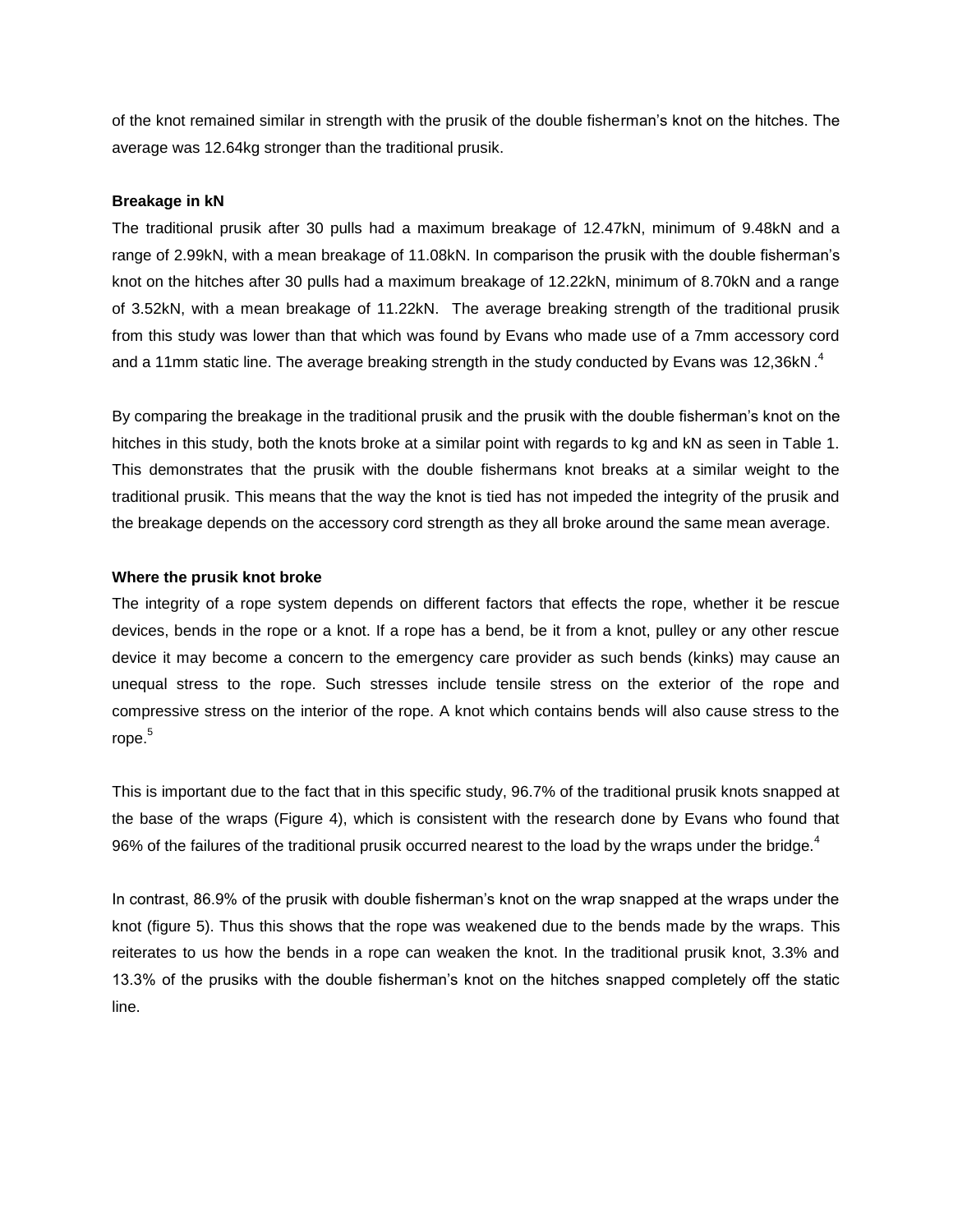## **Slippage**

Slippage of a prusik is very important in a rope rescue system as it may indicate that the system is overloaded and warn of the impending failure of the system. Research has shown that slippage of the traditional prusik knot is not consistent or reliable therefore constant monitoring is needed.<sup>6</sup> In this study the traditional prusik, slipped between 1-18cm with a mean average of 5.47cm. This result compares well with the research done by Walker which showed that the traditional prusik slipped 5-8cm. <sup>6</sup>The first sign of slippage in kilograms fluctuated from anywhere between 564-1190kg, with a mean of 873kg. The traditional prusik knot was did not slip as constantly, which has been shown in previous research.<sup>6</sup> Analysis of the slippage of the prusik knot with the double fisherman's on the hitches shows that the prusik slips anywhere between 8-30cm, with a mean slippage of 18.60cm, the first sign of slippage was 506-925kg with a mean slippage of 671kg.

All of the prusik knot slipped with every single pull in this study (Figure 1). However the slippage with the traditional prusik was not continuously large enough to identify that it had slipped. Compared to the prusik with the double fishermans knot on the hitches where the knot slipped in lengths that were big enough to be noticed by the researchers. The prusik with the double fisherman's knot on the hitches, slipped at a lower, but more consistent weight, as compared to the traditional prusik.

As an example, in one of the pull tests with the traditional prusik, the traditional prusik knot slipped at 1144kg and the knot failed at 1218kg. This will reduce the time which the rope rescue technician has in order to see the impeding failure of the rope rescue system as shown in Figure 2. In one of the other pull tests, the prusik with the double fisherman's knot on the hitches slipped at a more consistent rate and at a lower weight as the prusik slipped at 587kg and the knot failed at 1044kg, therefore the rope rescue technician would easily be able to see whether the rope system was showing signs of failure.

## **Limitations**

The limitations experienced in this study were that the computer program we used to capture the information had some errors when it came to a few of the tests. Having the video camera to record the information helped us capture what we had missed. This can be improved by rewriting the program to ensure no more errors will happen.

### **Conclusion**

The research projects main focus was to determine whether the prusik with the double fisherman's knot on the hitches was safe to use in rope rescue. In order to determine this, the breaking strength and the slippage of the knot was determined in comparison to the traditional prusik knot.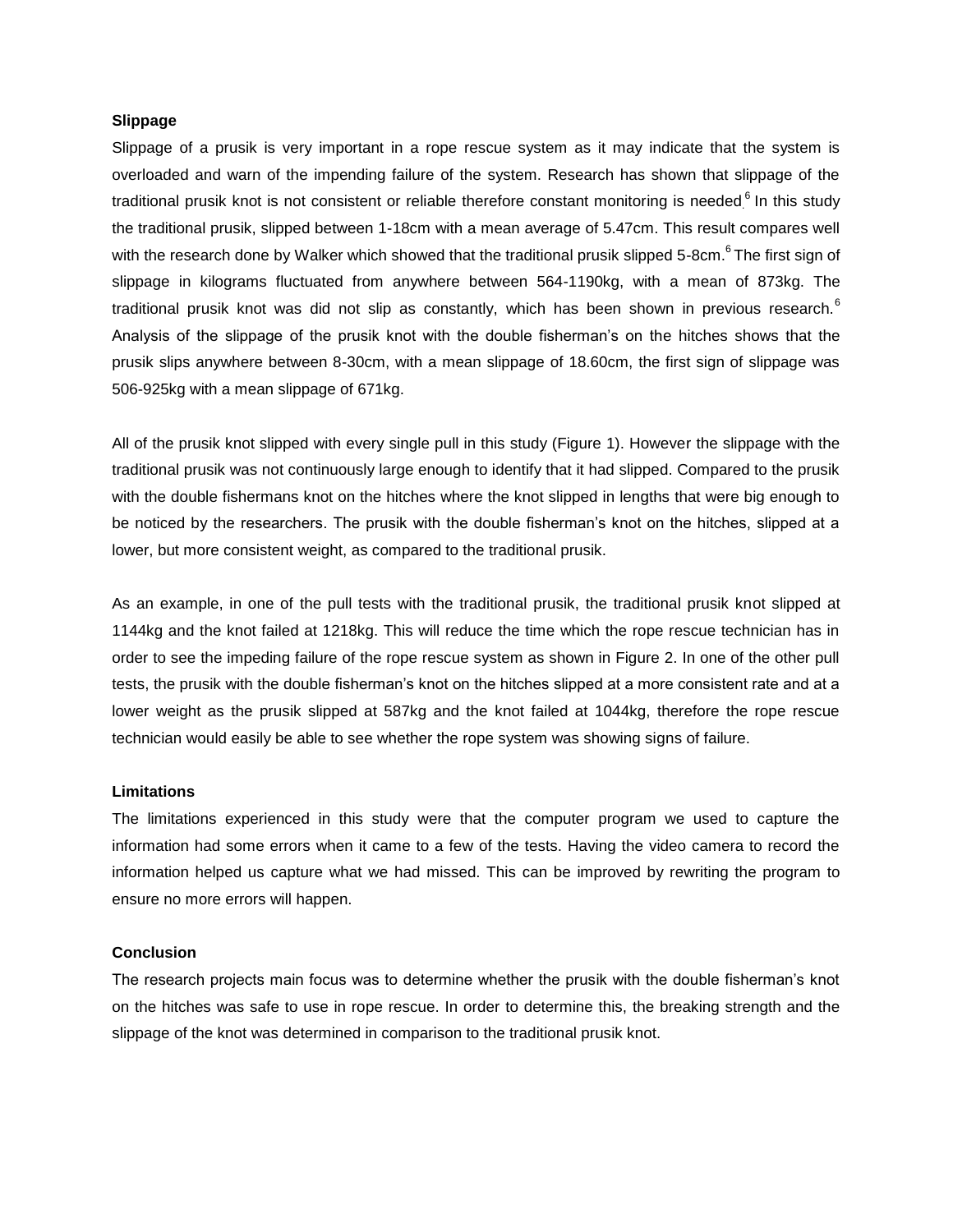It was found that both of the knots tested broke on a similar mean average. Thus this shows it was not breaking because of the way that the knot was tied, but down to the breaking strength of the manufactured accessory cord. This demonstrates that the prusik with the double fisherman's knot on the hitch is on par with the traditional prusik.

The slippage of both of the prusik knots tested demonstrated that there was slippage with both of the prusik knots with each pull. However the traditional prusik knot did not slip (cm) consistently, and therefore the researchers were unable to capture this. Based on this, the researchers feel that the slippage was not sufficient enough thus decreasing the chance of the rope rescue technician noticing the slippage which could indicate the impeding failure of the rope system. Whereas it was found that the prusik knot with the double fisherman's knot on the hitches, slipped (cm) more consistently and more profoundly. Thus giving the rope rescue technician time to see the slippage and to realize that the impending failure of the system is highly likely.

The prusik knot with the double fisherman's knot on the hitches breaking at a similar average of kg/kN to the traditional prusik demonstrated that it is safe for use when it comes to the strength of the knot. The constant slippage suggests that the knot could be used as a load limiter on a lowering and raising system. However more research must be done on the knot as a tandem triple wrap prusik to see if the slippage and breakage is consistent.

# **Conflicts of interest**

There are absolutely no conflicts of interests between the authors and the co-authors in this research project.

### **Acknowledgement**

We thank Mr. Mugen Govender for his input in the developmental phases of this research project and for his assistance in collecting the data for this project.